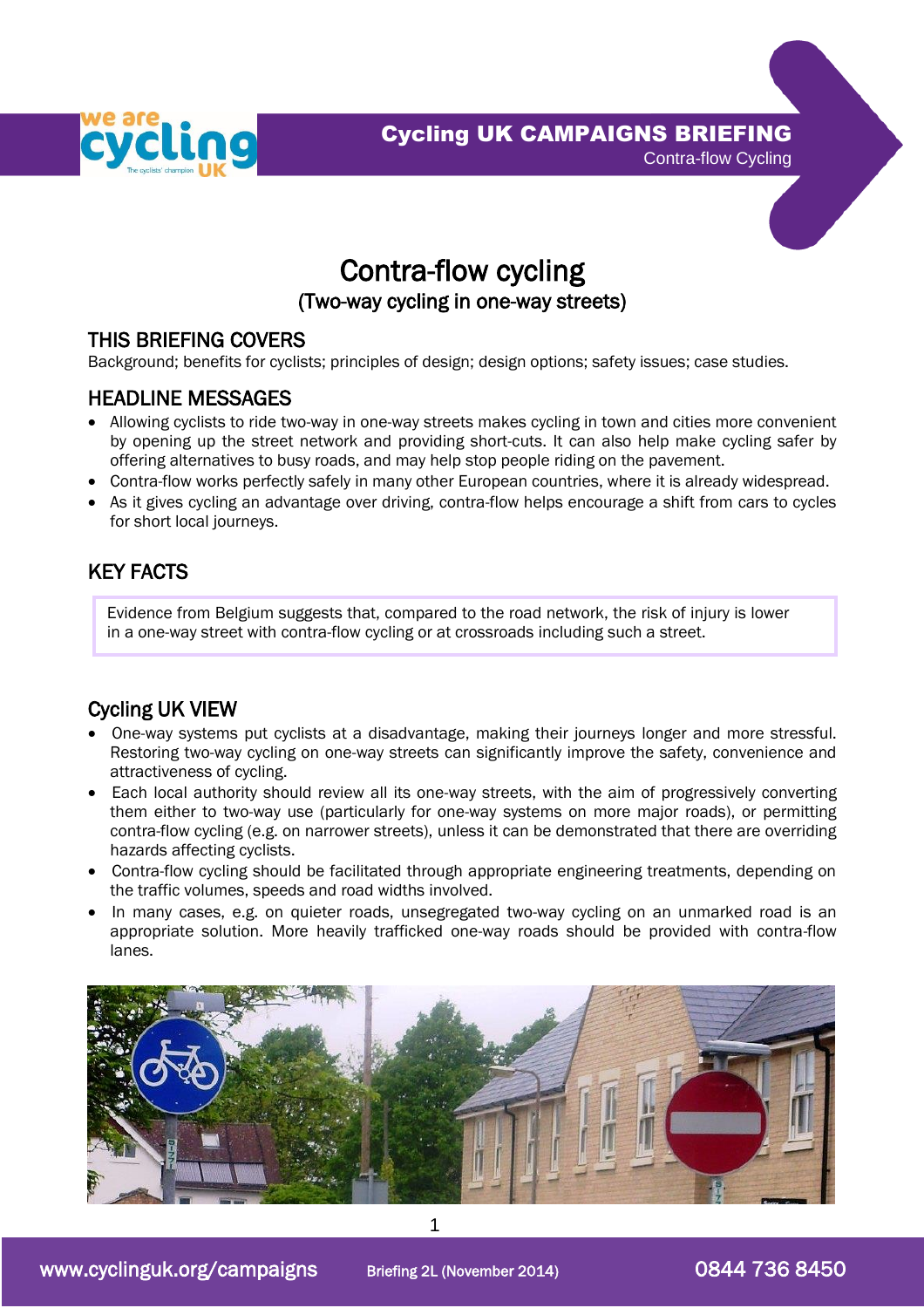



# BACKGROUND INFORMATION

Cycling UK view: One-way systems put cyclists at a disadvantage, making their journeys longer and more stressful. Restoring two-way cycling on one-way streets can significantly improve the safety, convenience and attractiveness of cycling.

### 1. Introduction

L

Originally, most roads were two-way for all traffic, but in recent years the rise in traffic levels and the desire to release more road-space for car parking, has meant that one-way working has been adopted more widely:

- Main roads: one-way systems have been introduced to maximise and regulate traffic flow. This makes conditions dangerous and intimidating for cyclists along the roads affected.
- Back streets: one-way working on residential roads is usually introduced in the interests of road safety and to prevent rat-running. These systems, however, are an unnecessary inconvenience and deterrent for local cyclists.

N.B. Main road one-way systems are often accompanied by one-way restrictions on adjoining sideroads, again to prevent rat-running. Failure to exempt cyclists from the latter may force them onto the main roads, which often carry dangerous multi-lane traffic flows.

The legislation that permits contra-flow cycling has been available for many years. However, whilst there are some excellent examples of schemes in the UK, contra-flow cycling is still far less common than in many other European countries where there is a presumption to permit two-way cycling in one-way streets unless there are very good reasons for not doing so.

**Regulations:** the DfT has indicated<sup>1</sup> that it intends to remove the need for a Traffic Regulation Order (TRO) to create contra-flow cycle routes.

## 2. Benefits of contra-flow

- Contra-flow improves the convenience and/or safety of cycling, thus helping to encourage a shift from car to cycle use.
- Contra-flow is popular with cyclists because it helps give them an advantage over other traffic.
- Being allowed to use a back street in both directions, unlike other traffic, often helps avoid a longer, busier and/or junctionfilled journey on an alternative road.
- It is likely to reduce the number of cyclists riding on the pavement.<sup>2</sup>

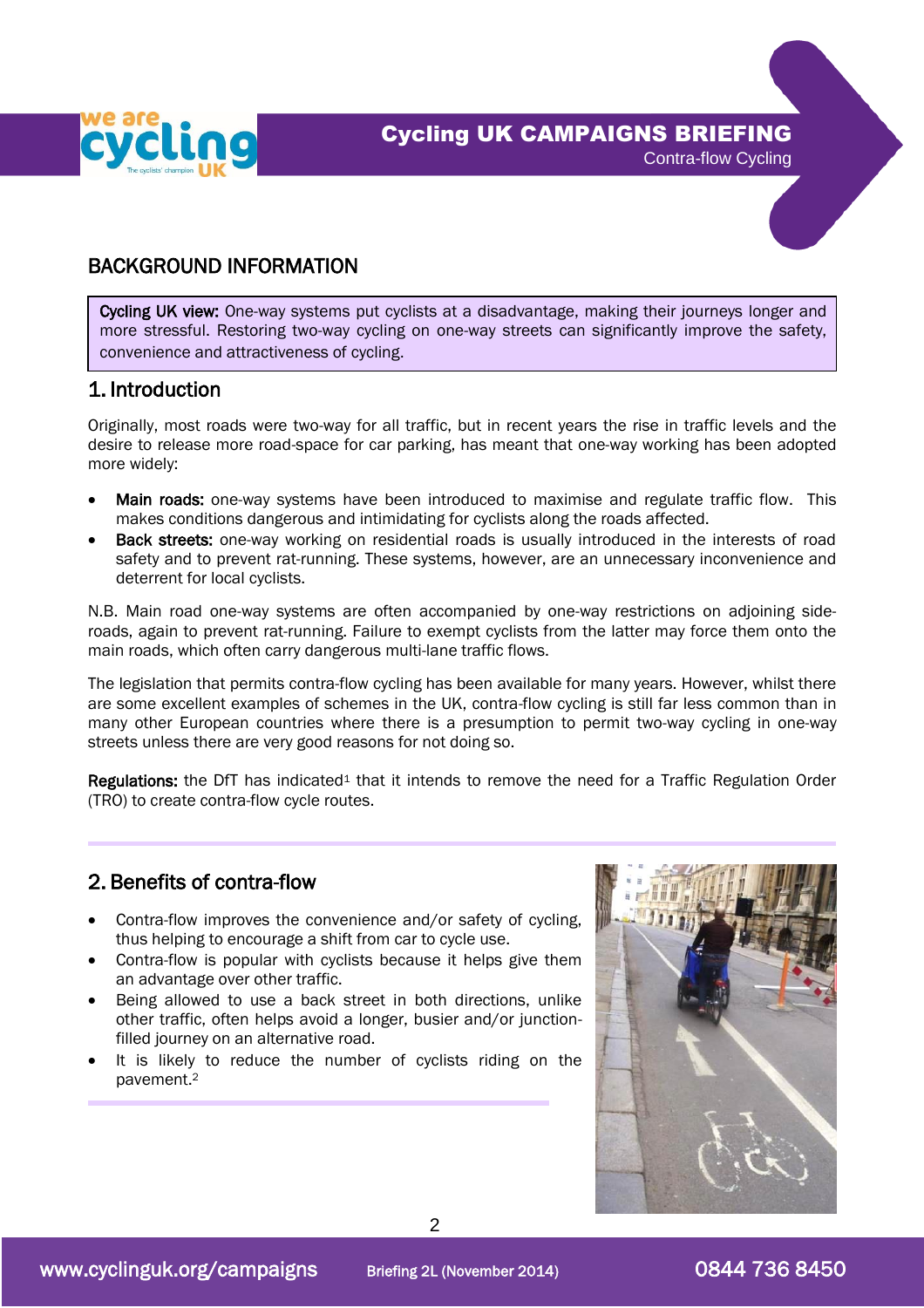

Contra-flow Cycling

## 3. Design

j

٦

### Cycling UK view

- Each local authority should review all its one-way streets, with the aim of progressively converting them either for two-way use (particularly for one-way systems on more major roads), or permitting contra-flow cycling (e.g. on narrower streets), unless it can be demonstrated that there are overriding hazards affecting cyclists.
- Contra-flow cycling should be facilitated through appropriate engineering treatments, depending on the traffic volumes, speeds and road widths involved.
- In many cases, e.g. on quieter roads, unsegregated two-way cycling on an unmarked road is an appropriate solution. More heavily trafficked one-way roads should be provided with contra-flow lanes.

### a. Principles of design

On main road one-way systems and back streets where one-way working results in high traffic speeds, the preferred solution is to revert to two-way working. However, on narrower streets, or other situations where this is not possible, arrangements that permit cyclists to use one-way streets in both directions should be introduced.

Research by consultants TRL,<sup>3</sup> which informs much of the current cycle design guidance (e.g. from the Dept for Transport (DfT), Transport for London (TfL) and the Scottish Government), has demonstrated that properly designed contra-flow schemes can be successfully provided at sites with adverse conditions including very narrow streets, very high and low cycle flows, high numbers of pedestrians, kerbside parking and considerable loading activity.

The form of provision necessary for contra-flow cycling will depend on local conditions. Where traffic speeds and flows are low, the physical work necessary will probably be less.

The options for providing two-way cycling in one-way streets are set out in national design guidance. Broadly, they are:

1. One-way street with a contra-flow cycle lane (separated either by a white line only or by a kerb or other physical barrier);

- 2. One-way street with contra-flow cycling, without a cycle lane;
- 3. False one-way street (i.e. a street with a 'no entry' restriction at one end, but with two-way flow permitted along the rest of its length).

TRL research recommends that where average motor vehicle speeds are above 30 mph or where motor vehicle flows are much in excess of 1,000 vehicle per day, option 1 will generally be required. Where speeds are below 30 mph and traffic flows are not high, alternative contra-flow designs may be preferable for a variety of reasons, including cost, aesthetics and practicality.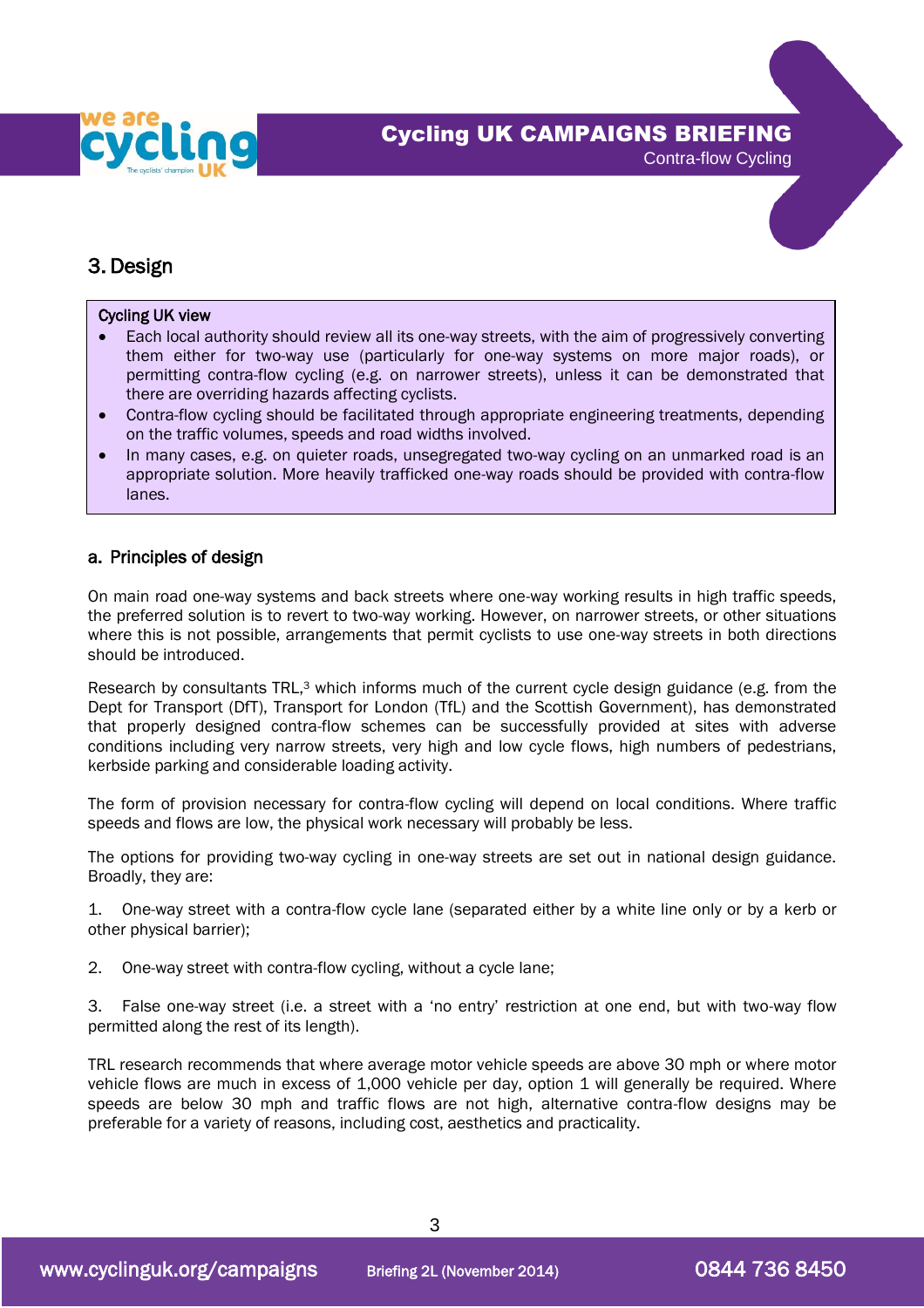

# Cycling UK CAMPAIGNS BRIEFING



### b. Design options

### i) Contra-flow cycle lanes

Where contra-flow cycling is enabled by a cycle lane, it should preferably be *mandatory* (i.e. it should be marked with a solid white line, indicating that motor vehicles are not permitted to enter it). This provides protected space for cyclists at all times and highlights the need for drivers to anticipate cyclists travelling in the opposite direction. Waiting and loading is prohibited in a mandatory cycle lane during its period of operation, and there must be sufficient width for motor vehicles to use the street without encroaching into the cycle lane.

In some circumstances, the use of an *advisory* contraflow cycle lane (i.e. marked with a dashed white line) may be appropriate. This might be where occasional motor vehicular encroachment in the cycle lane is difficult or impossible to avoid due to the narrowness of a street or particular parking and loading activity along it. In any event, the safety of cyclists must not be compromised by the vehicular activity.

Parking in mandatory cycle lanes: Parking enforcement in mandatory cycle lanes can be problematic as this is usually carried out by police rather than local authority traffic wardens. In many areas, local authorities have taken over responsibility from the police for enforcing



parking regulations. However, DfT has yet to implement powers in the *Traffic Management Act 2004* to enable local authorities to enforce parking in mandatory cycle lanes. The solution may be to add double yellow lines, thus avoiding the need for the police to enforce the lanes in an area where they have no other parking responsibilities

If regular obstruction of the lane is expected, a contra-flow lane may not be the best solution anyway, and other options (such as unsegregated contra-flow cycling) should be explored. This is because once a 'cycling facility' has been created, drivers expect cyclists to stay within it, even when it is obviously impossible to do so, and may complain when cyclists leave the cycle lane to ride around a parked van. In turn, cyclists also feel angry that somebody has blocked 'their' facility.

Lane widths: A contra-flow cycle lane should be at least 2m wide, but where road widths are restricted this can be reduced to 1.5m. It is, however, better to have a wide (2m) advisory lane than a narrow mandatory lane. Choice of the width should take into account traffic volumes and speeds, and the proportion of large vehicles. Greater volume and speed of traffic requires more protection and separation for cyclists, and therefore wider cycle lanes, not the other way around. Where parking or loading is permitted between the contra-flow lane and the kerb, a 1m wide (0.5 min) buffer strip should be provided to protect cyclists from being hit by car doors.

The appropriate with-flow lane width depends on traffic volume, speed and proportion of large vehicles, but may be as little as 2.5m, provided speeds are below 20 mph and flows are light. Where speeds are higher, such that drivers are expected to pass cyclists in the with-flow direction, additional width is required. However, this must not be at the expense of squeezing contra-flow cyclists. If it is impossible to make a contra-flow lane wide enough, then it is still better to permit contra-flow cycling, but without a dedicated lane, plus speed-reducing measures as required.

4 Contra-flow bus lanes can be of great value to cyclists, who should be permitted to use them wherever possible.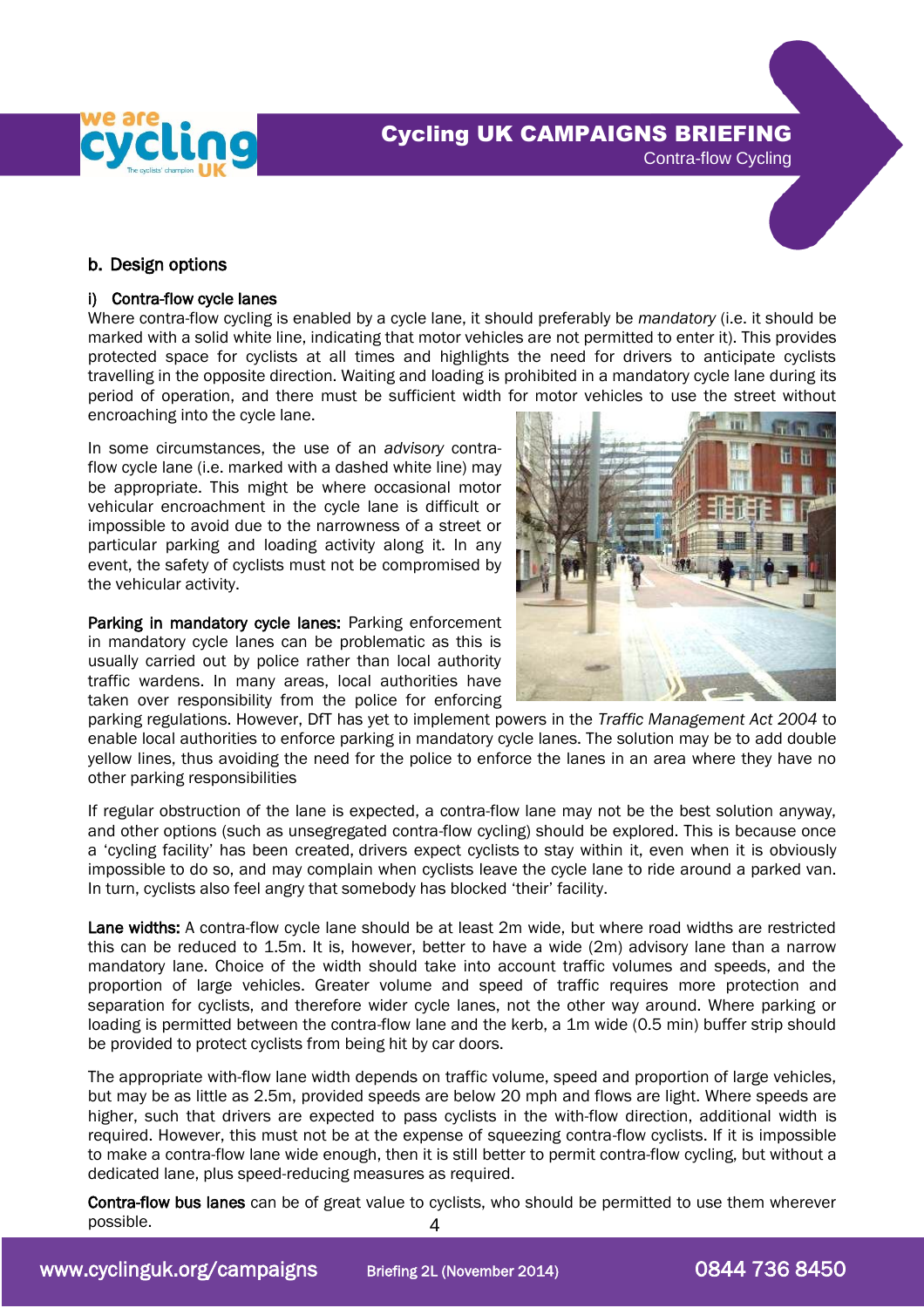



#### ii) No cycle lane

In many cases, e.g. quieter residential roads, two-way cycling without a marked contra-flow cycle lane may be appropriate, as is common in many other European countries.

The appropriate width depends on traffic volume, speed and proportion of large vehicles. The TRL research included schemes that functioned safely in some streets with sections as little as 2.5m wide over short distances, although greater widths are normally desirable. With this design, drivers may only be warned of the presence of oncoming cyclists by the road signs, which may be supplemented by the use of cycle markings on the carriageway.

In narrow streets, cyclists can feel intimidated by oncoming motor vehicles (and indeed by following vehicles) and reducing speeds to 20 mph or less will help. This may be achieved through the layout of car parking, junction design or other traffic calming measures.



#### iii) False one-way streets

In a false one-way street, two-way traffic is permitted along most of the street, except for a one-way 'plug' at one end. Cyclists are exempted from this restriction by means of a segregated cycle gap, and so have full use of the road in both directions, whereas motorised through-traffic can only use the street in one direction (two-way flows within the street are for access only). This arrangement can avoid the need for parking restrictions. False one way streets are often accepted much more readily by non-cyclists than measures that benefit cyclists alone.



Photo: Alasdair Massie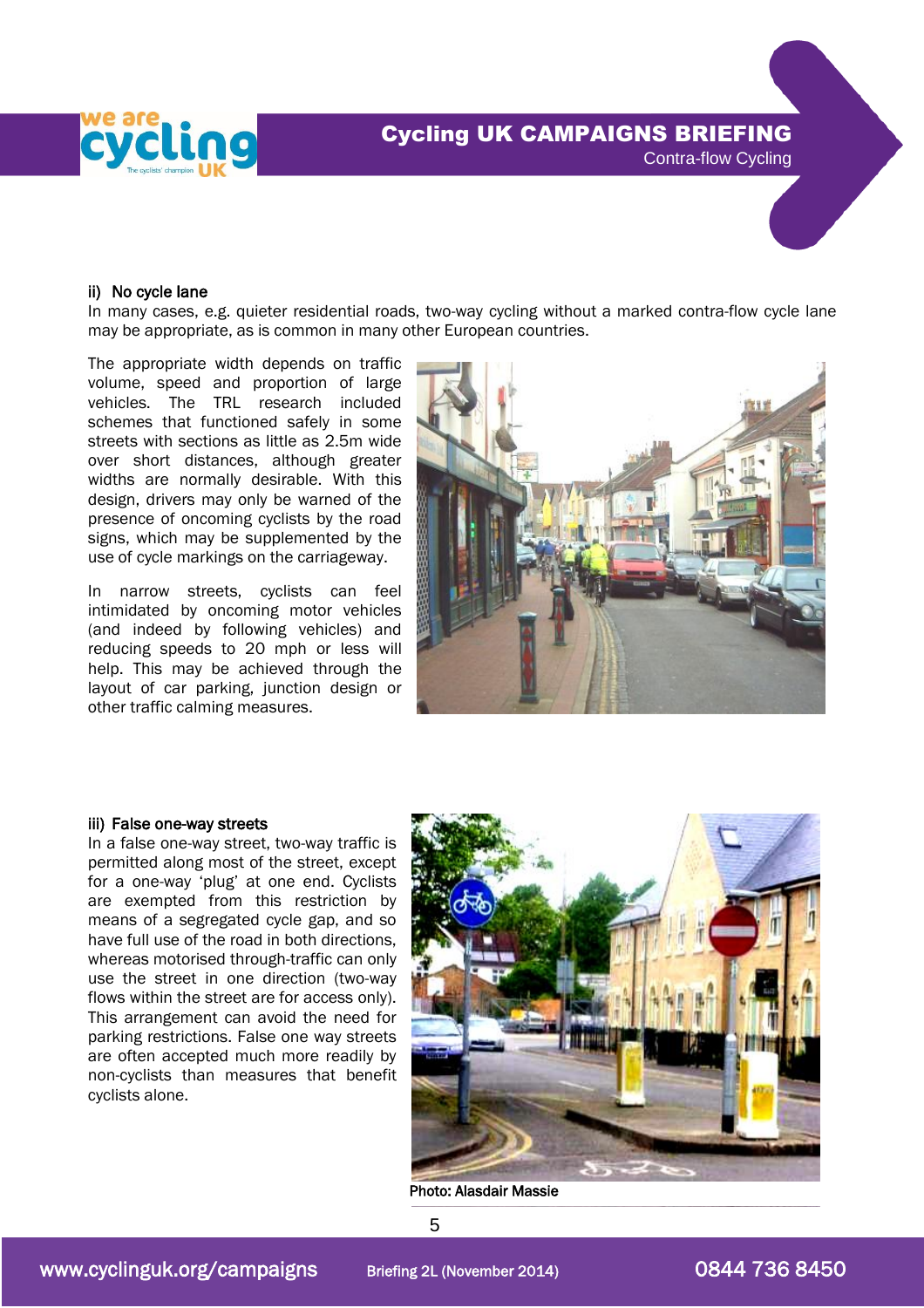



### iv) Entry and exit arrangements

The design of the junction at each end of the street must reflect the turning manoeuvres likely to be undertaken by cyclists, which will differ from general traffic. Traffic signals will normally need to be rephased to reflect this.



**Photo: www.cyclestreets.net**

Where circumstances allow, segregation for cyclists at the entry to and exit from the one-way street should be provided. This highlights the presence of cyclists and can improve their safety. It is essential that the design of such segregation prevents it being obstructed by parked cars.

This can be achieved by introducing a build-out to the side of the cycle gap. The cycle gap must be designed to accommodate all types of cycle, including tandems, trailers, trikes etc. Narrow gaps with sharp changes in direction should be avoided.



Where road widths, parking requirements or aesthetic factors do not easily allow physical segregation at entry to or exit from the contra-flow section, alternative, unsegregated design options may be suitable, provided the vehicle speeds are sufficiently low and visibility adequate.



This arrangement is impossible to block completely.

Details of all options are given in the DfT Traffic Advisory Leaflet 06/98 *Contra-flow Cycling* [http://tna.europarchive.org/20090316203319/http://www.dft.gov.uk/adobepdf/165240/244921/2](http://tna.europarchive.org/20090316203319/http:/www.dft.gov.uk/adobepdf/165240/244921/244924/TAL_6-98) [44924/TAL\\_6-98](http://tna.europarchive.org/20090316203319/http:/www.dft.gov.uk/adobepdf/165240/244921/244924/TAL_6-98)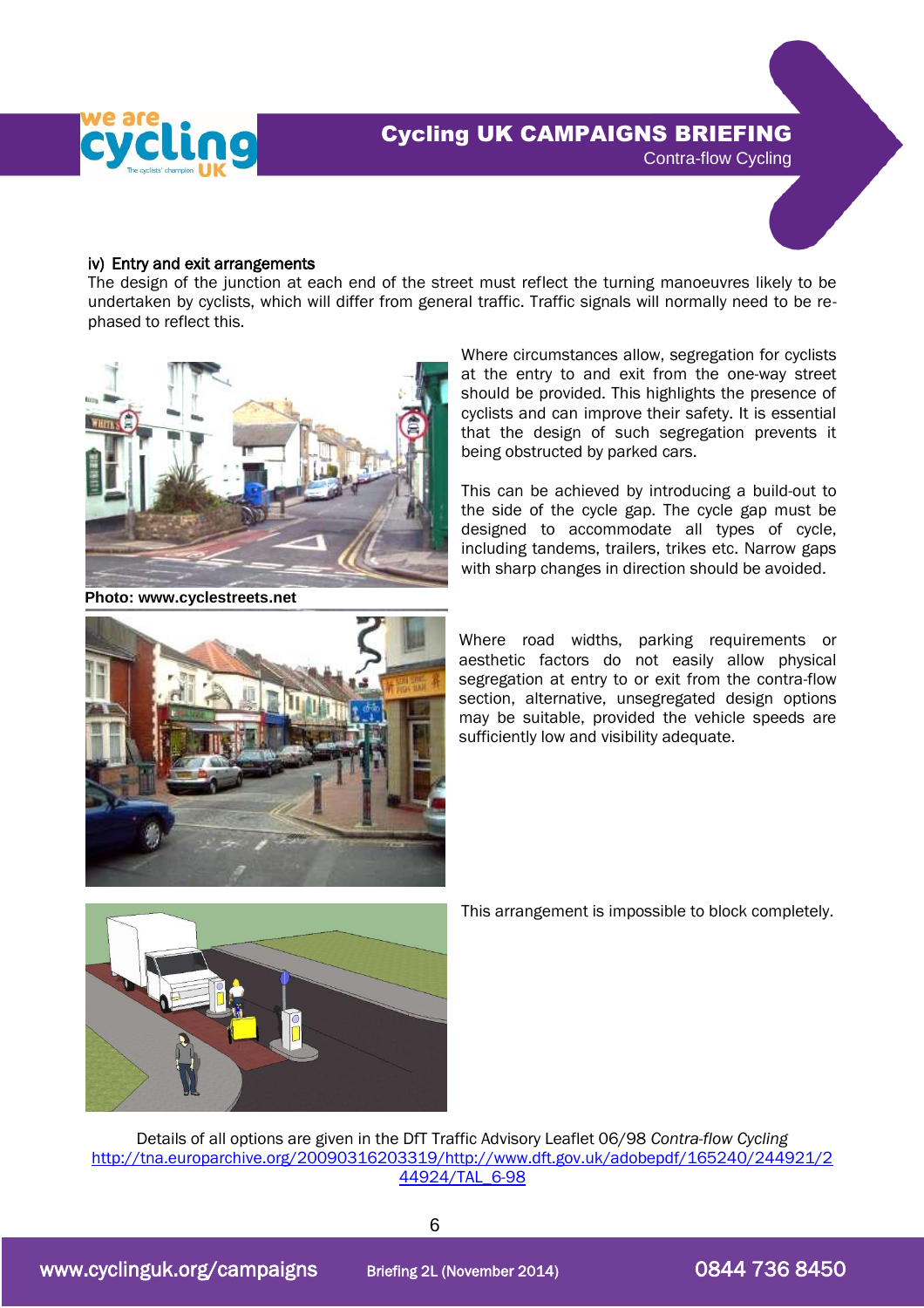



### 4. Signing and lining



Plates exempting cyclists from *No Entry* signs are permitted in Scotland, and are standard in most European countries. Until recently, English and Welsh local authorities had to apply for special authorisation from the DfT to use *Except cycles* plates underneath *No Entry* signs, but this requirement has been relaxed following years of lobbying on the grounds that the addition of the plate makes it clear to all road users that cyclists are exempt from the one-way arrangement. 4

A *Cycles Only* sign is also permissible (diag. 955, see below).

Along the contra-flow link, general traffic should be advised of the contra-flow route by means of sign diagram number 960.1 where a mandatory lane is provided. With an advisory lane, or without a cycle lane, 960.2 should be used (N.B. following changes to the regulations<sup>5</sup> in 2012, this sign no longer requires authorisation from DfT).

| Sign 955: Route for use | Sign 960.1: Contra-flow cycle | Sign 960.2: One-way traffic with |
|-------------------------|-------------------------------|----------------------------------|
| by pedal cycles only    | lane                          | contra-flow pedal cycles         |

The marking of contra-flow cycle lanes is generally by white lines and the lanes can be highlighted using coloured surfacing. In historic town centres and other sensitive areas, alternative means of delineating the cycle lane have been successfully developed, e.g. by contrasting block-work.

White lining v physical separation: As previously noted, contra-flow lanes can be separated from the oncoming traffic either physically (e.g. by a kerb) or by white lining only. The former may be preferable on one-way major roads, especially with high speed or multi-lane traffic, or where motor vehicle



encroachment is expected to be a particular issue. However, kerbs prevent cyclists from leaving the lane (e.g. to avoid obstacles) and they are harder to keep clear of debris such as broken glass and obstructions. Also, drivers may be less aware of cyclists in a lane that is segregated by kerbs and this may exacerbate the hazard at side road junctions. They should therefore generally be avoided on minor one-way streets.

Where kerbs are installed, plenty of width should be provided to allow passing within the lane, and care should be taken to ensure that the entry and exit cannot be blocked.

7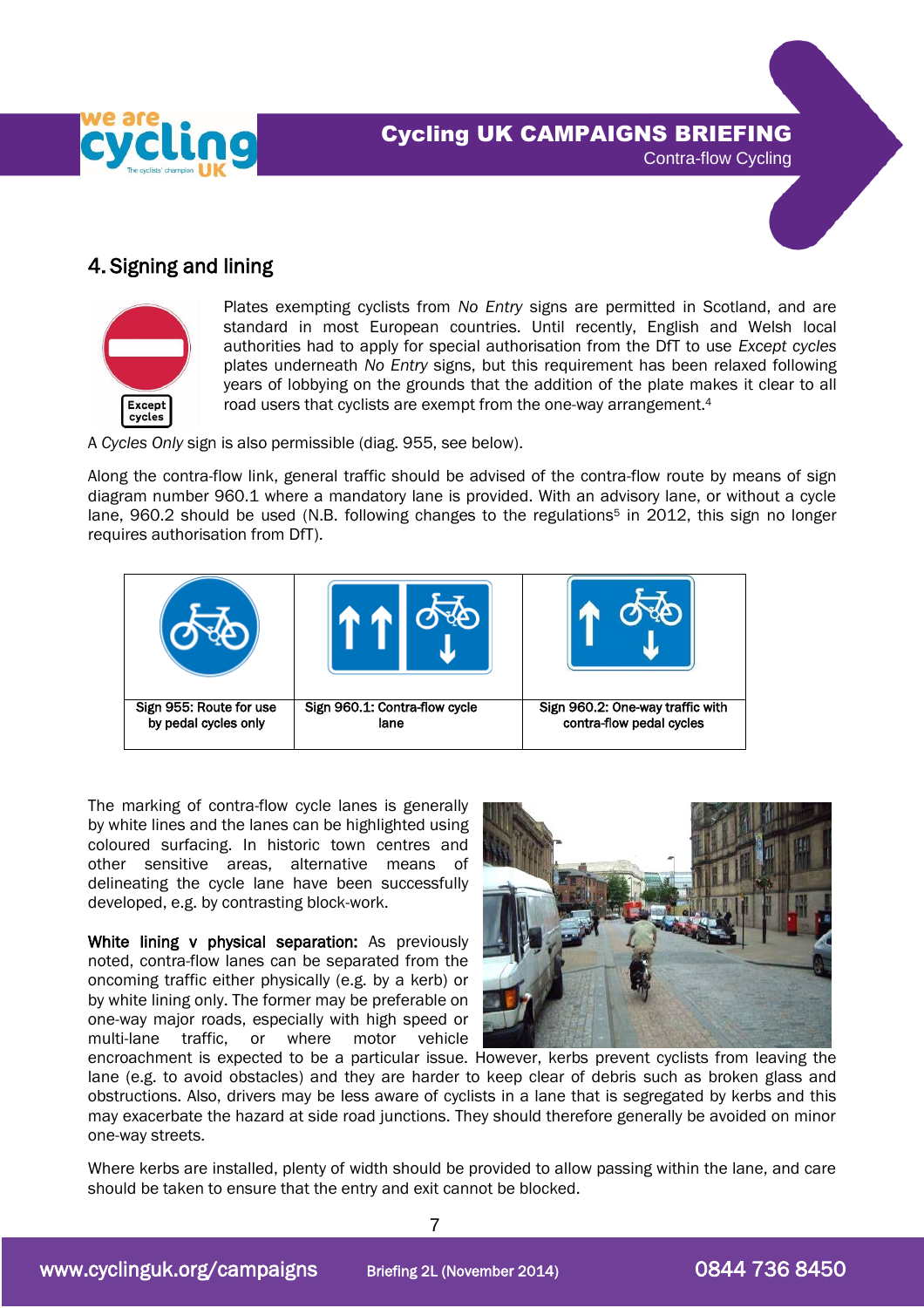



## 5. Safety

 The safety record of contra-flow lanes is generally good as there is good intervisibility between cyclists and oncoming vehicles. Indeed, video film taken by TRL for their 1998 report showed *'no examples of situations where cyclists were judged to have been put in a position of serious conflict'*. <sup>6</sup> Also, evidence from Belgium suggests that, compared to the road network, the risk of injury is lower in a one-way street with contra-flow cycling or at crossroads including such a street.<sup>7</sup>

There is no reason to believe that cyclists are exposed to greater danger from oncoming traffic (which they can see) than from following traffic (which they cannot). In addition, they frequently provide the opportunity to take cyclists away from longer, more hazardous alternative routes.

Vehicles emerging from side roads or accesses are probably the greatest potential hazard to contra-flow cyclists. Here, good signing is important, reinforced by a coloured cycle lane.

Safety audits: concern about cyclists' safety is one of the reasons why contra-flow is rarely used in most UK local authorities. Schemes regularly fall victim to safety audit procedures that fail to make an objective assessment of risk, or to acknowledge the wider safety benefits of diverting cyclists from more heavily trafficked alternative routes.

Safety audits of such schemes need to take into account the true level of risk to people cycling the route both with and against the flow, as well as broader considerations of convenience and safety that influence cyclists' choice of route, and choice of mode. They should also weigh up any concerns over the safety of a proposed contra-flow scheme against the exposure to risk of cyclists using the alternative route(s) if contra-flow cycling is not permitted. The latter may be more hazardous than using the proposed contra-flow scheme and may well be longer, thus increasing cyclists' exposure to risk.

Where there are doubts about the safety of a proposed scheme, then the hazards should be designed out e.g. by clear signing and marking across side turnings. If need be, consideration should be given to its introduction using an experimental Traffic Regulation Order (TRO), allowing the scheme to be revised or removed should the concerns prove founded.

### CASE STUDIES

Paris: In 2008, the law changed and now all 30 km/h zones in France MUST be made two-way for cycles unless conditions are impossible. Until then, Paris had only 40 kms of contra-flow; but following the new legislation, this rose 6-fold in one year.

Belgium: Since 1991, road managers in Belgium have been allowed to authorise contra-flow cycling in one-way streets to provide cyclists with shortcuts, help them avoid big roads or dangerous junctions, improve road safety for them and to encourage cycling. A few cities implemented contraflow cycling schemes and a first assessment in 1998 was positive. Despite this, most municipalities were still hesitant, so in 2004 the Minister of Transport made contra-flow cycling in one-way streets mandatory, unless there was a legitimate reason not to do so. Analysis from the Belgium Road Safety Institute concludes that contra-flow cycling *"… does not constitute a road safety problem but rather a road safety solution".*